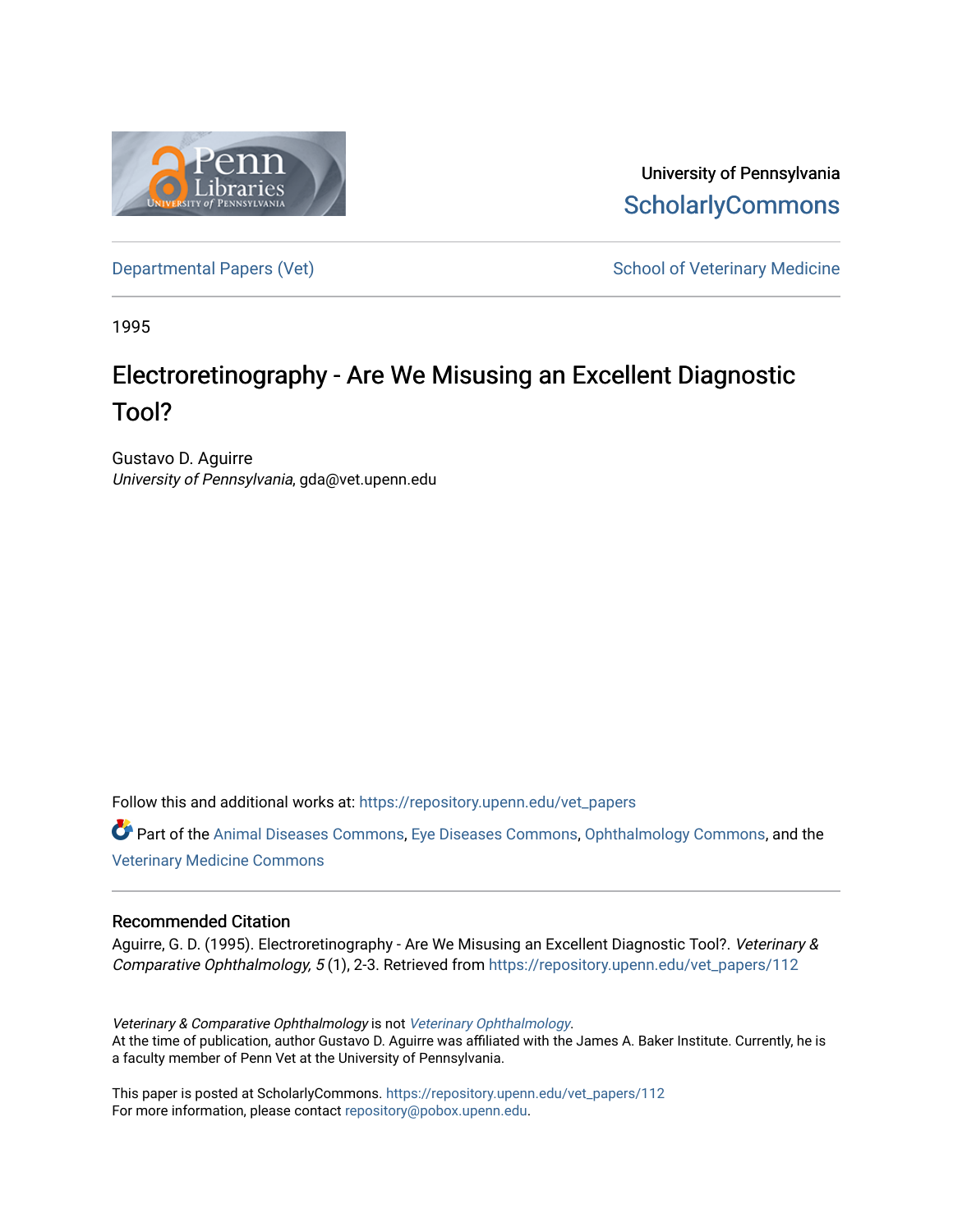### Electroretinography - Are We Misusing an Excellent Diagnostic Tool?

#### **Disciplines**

Animal Diseases | Eye Diseases | Medicine and Health Sciences | Ophthalmology | Veterinary Medicine

#### **Comments**

Veterinary & Comparative Ophthalmology is not [Veterinary Ophthalmology](http://onlinelibrary.wiley.com/journal/10.1111/%28ISSN%291463-5224).

At the time of publication, author Gustavo D. Aguirre was affiliated with the James A. Baker Institute. Currently, he is a faculty member of Penn Vet at the University of Pennsylvania.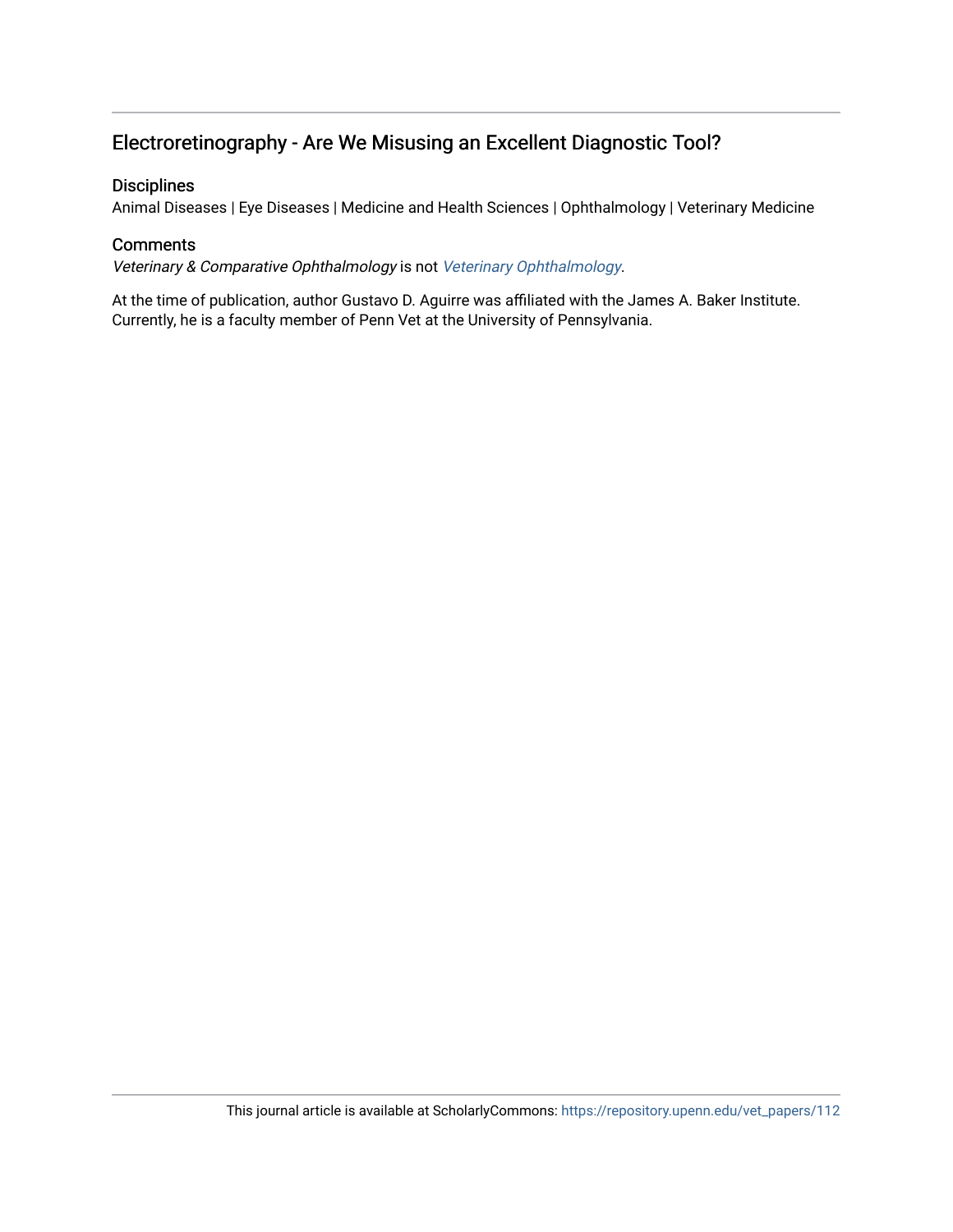# I **Editorial!**

## **Electroretinography-Are We Misusing an Excellent Diagnostic Tool?**

It was nearly 30 years ago that I first experienced the power and many of the frustrations associated with the use of the electroretinogram (ERG) to evaluate the function of the retina in normal and diseased eyes. At that time I was carrying out a research project at the University of Pennsylvania examining the effect of Vitamin A deficiency on retinal function in dogs. In that study, weaned puppies were placed on purified diets deficient in Vitamin A and then evaluated by sequential ERGs. I performed the ERG using an electroencephalograph machine to measure retinal responses elicited with a Grass PS-2 photic stimulator. After many months on the deficient diet, the serum and liver Vitamin A levels reflected a profound deficiency state; oddly, though, I found the ERG responses between the deficient and the Vitamin A-supplemented controls to be indistinguishable. Common sense did not suggest that this lack of distinction was because of a yet unknown resistance of the dog retina to Vitamin A deprivation. The problem lay instead in my improper understanding of the physiology of the retina and of the stimulating conditions needed to elicit the ERG. I set about to modify the Grass stimulator-to the dismay of the machinist in the biomedical electronics workshop- by attaching a large, metal gasoline funnel to the front housing of the stimulator and placing a neutral filter holder in the narrowed exit pathway of the light. With this very crude device I was then able to detect a 2-log-unit difference in dark-adapted threshold between the deficient and supplemented dogs and this difference increased as the study continued.

The ERG equipment that is now available to veterinary ophthalmologists is certainly more refined than a homemade optical stimulator held together with a shoestring and a prayer. ERG responses can be elicited using a variety of stimulators among which are optical benches $12$  or modified Grass stimulators? When used with appropriate testing protocols, the ERG has been found to be extremely reliable and essential for the early diagnosis of many hereditary retinal degenerations. Examples are rodcone dysplasia types 1 and 2 (rcd1; rcd2) in Setters and Collies;<sup>4-6</sup> rod dysplasia (rd),<sup>1,7</sup> and early retinal degen-

eration ( $\text{erd}$ <sup>8</sup> in Elkhounds; progressive rod-cone degeneration (prcd) in Poodles, Cocker Spaniels,<sup>9</sup> and Labrador Retrievers;<sup>10</sup> photoreceptor dysplasia  $\left(\text{pd}\right)^2$  in Schnauzers; hereditary cone degeneration in Malamutes; $11$  congenital stationary night blindness in Briards; 12 and progressive retinal atrophy in Tibetan Terriers,<sup>13</sup> Dachshunds,<sup>14</sup> and Portuguese Water Dogs.15

Ironically, the availability of new and powerful technology for eliciting and recording the ERG has increasingly become the rationale for its misuse in veterinary ophthalmology. I am concerned about a trend toward modifying the ERG procedure in ways that disregard basic retinal physiology and are therefore unlikely to yield any meaningful or reliable results. The reasoning for this trend appears to be based on the principle that the greater the cost or the signal-averaging capabilities of a piece of equipment, the less the need to worry about the testing protocols. Taking this argument further, some posit that anesthesia is not required because it affects the ERG unpredictably and because the ability to signalaverage eliminates the muscle potential, 60-Hz electrical interference, and all other artifacts that interfere with the proper interpretation of the ERG. Some inhalation anesthetics do affect the ERG amplitude and the rate of dark-adaptation of the rods, but this effect is predictable<sup>16</sup> and is not a limiting factor. Others argue that optical benches, with or without fiber optic guides, or modified stroboscopic stimulators are not necessary, and place the emphasis on the hardware associated with recording and signal-averaging the responses rather than on controlling how those responses are generated. Are we forgetting the time-tested computing principle of"garbage in/garbage out?" It is important to remember that the ERG response to light, as evident in a V/log I curve, is a saturating response. To obtain some measure of sensitivity in assessing the degree of outer-retinal damage, it is essential to reduce the light intensity of most photic stimulators by several log units. In this way, the stimulus elicits a response in the linear range and not the saturating end of the V/log I curve, and it is easier to assess damage to the ERG generators.

Continued

PAGE 2 · Vol. 5, No. 1 · VETERINARY & COMPARATIVE OPHTHALMOLOGY